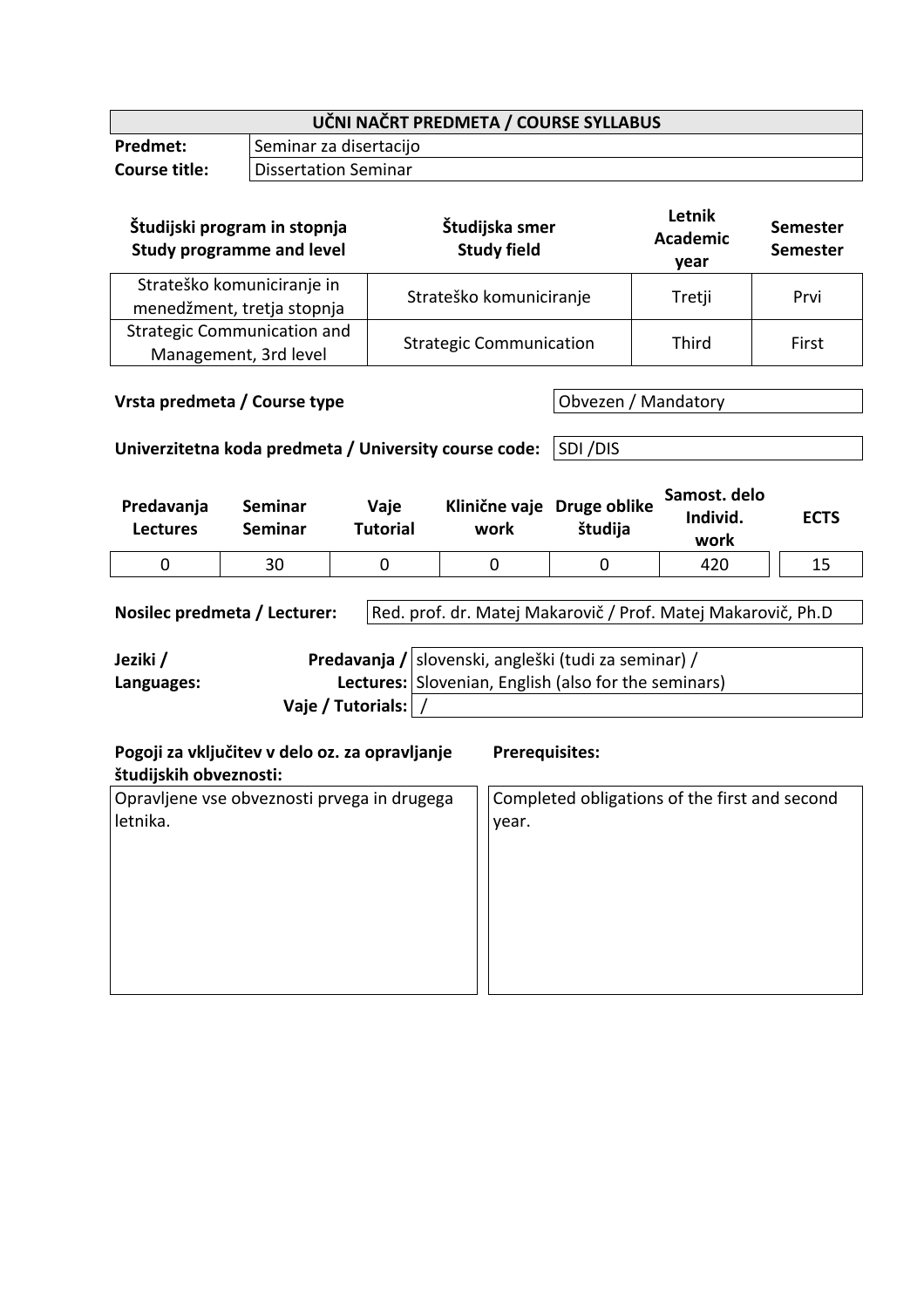| Vsebina:                                         | <b>Content (Syllabus outline):</b>                 |
|--------------------------------------------------|----------------------------------------------------|
| Seminar je neposredno podrejen cilju končne      | The seminar is directly subordinated to the goal   |
| priprave doktorske disertacije. Temelji na       | of the final preparation of the doctoral           |
| predstavljanju, zagovarjanju in kritičnem        | dissertation. It is based on presenting,           |
| reflektiranju osnutkov disertacij.               | defending and critically reflecting on the drafts  |
| Študent(ka) k seminarju pristopi z vsaj delnim   | theses.                                            |
| prvim osnutkom doktorske disertacije, ki mora    | The student approaches the seminar with at         |
| vključevati najmanj:                             | least a partial first draft of the doctoral        |
| - jasno formulirano raziskovalno vprašanje in    | dissertation, which must include at least:         |
| hipoteze,                                        | - clearly formulated research question and         |
| - predstavitev uporabljenih raziskovalnih        | hypotheses                                         |
| metod,                                           | - presentation of the used research methods        |
| - vsaj preliminarne raziskovalne rezultate,      | - at least preliminary research results            |
| - interpretacijo raziskovalnih rezultatov v luči | - interpretation of research results in the light  |
| hipotez,                                         | of hypotheses                                      |
| - utemeljitev inovativnosti doktorske            | - justification of the innovativeness of the       |
| disertacije kot relevantnega prispevka k         | doctoral dissertation as a relevant contribution   |
| znanstvenemu znanju.                             | to scientific knowledge.                           |
| Izpolnjeni osnutek mora z danimi relevantnimi    | The completed draft, with relevant comments        |
| pripombami in sugestijami služiti kot zadostna   | and suggestions, should serve as a sufficient      |
| podlaga za pripravo končnega besedila            | basis for the preparation of the final text of the |
| doktorske disertacije. Če mentor oceni, da tudi  | doctoral dissertation. If the tutor assesses that  |
| izpopolnjeni osnutek besedila tega še ne         | the improved draft text does not yet allow this,   |
| omogoča, mora študent(ka) seminar kot celoto     | the student as a whole must repeat the             |
| opravljati ponovno.                              | seminar.                                           |

# **Temeljna literatura in viri / Foundational literature and sources:**

Tematsko relevantni osnutki doktorskih disertacij / Thematically relevant drafts of doctoral dissertation.

Predmet je namenjen poglabljanju znanja in spretnosti, ki omogoča lasten prispevek k razvoju sociologije na najvišji ravni, vključno s sintezo novih in kompleksnih idej.

## **Cilji in kompetence: Objectives and competences:**

The course aims to the acquisition of in-depth knowledge that enables an independent contribution to the development of strategic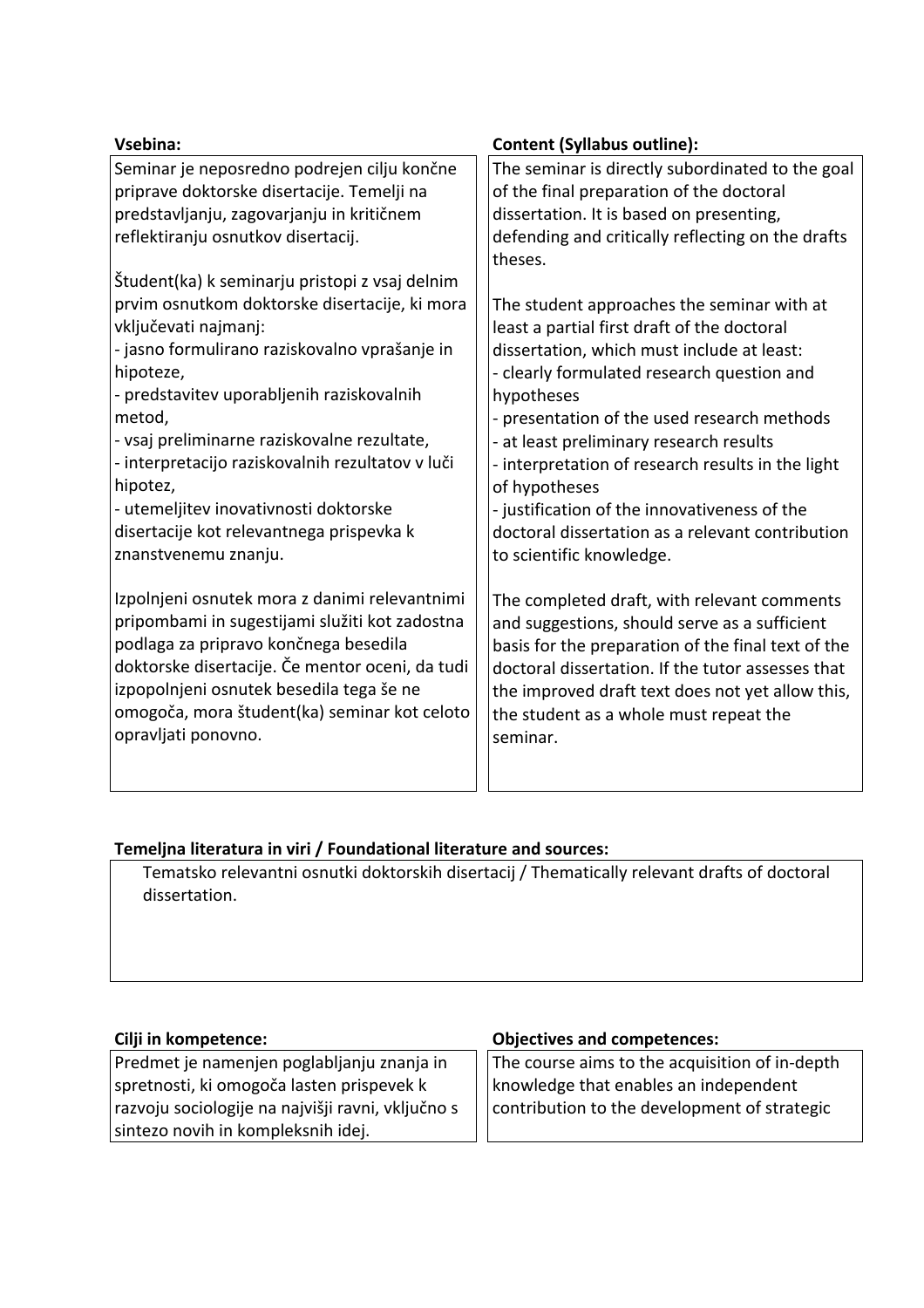| Pridobitev splošnih kompetenc:                 | communication at the highest level, including a                                               |
|------------------------------------------------|-----------------------------------------------------------------------------------------------|
| - sposobnost identificiranja danega            | synthesis of new and complex ideas.                                                           |
| raziskovalnega problema, njegove analize ter   |                                                                                               |
| možnih rešitev;                                | Acquisition of general competences:                                                           |
| - ustvarjanje novega znanja, ki pomeni         | - ability to identify a given research problem, its                                           |
| relevanten prispevek k razvoju znanosti;       | analysis and possible solutions;                                                              |
| - sposobnost obvladanja standardnih metod,     | - creation of new knowledge, which represents                                                 |
| postopkov in procesov raziskovalnega dela na   | a relevant contribution to the development of                                                 |
| področju strateškega komuniciranja oziroma     | science;                                                                                      |
| menedžmenta;                                   | - ability to master standard methods,                                                         |
| - razvoj veščin in spretnosti v uporabi znanja | procedures and processes of research work in                                                  |
| na raziskovalnem področju strateškega          | the field of strategic communication or                                                       |
| komuniciranja oziroma menedžmenta;             | management;                                                                                   |
| - zavezanost profesionalni etiki;              | - development of abilities and skills to apply                                                |
| - sposobnost predstavitve pridobljenih         | knowledge for research in the field of strategic                                              |
| znanstvenih izsledkov v obliki publikacij v    | communication or management;                                                                  |
| mednarodni znanstveni periodiki.               | - commitment to professional ethics;                                                          |
|                                                | - ability to present the obtained scientific                                                  |
| Pridobitev predmetno specifičnih kompetenc:    | results in the form of publications in                                                        |
| - sposobnost samostojnega raziskovalno-        | international scientific periodicals.                                                         |
| razvojnega dela in vodenje raziskovalne        |                                                                                               |
| skupine;                                       | Acquisition of course-specific competences:                                                   |
| - poznavanje pomena kakovosti in               | - ability of independent research and                                                         |
| prizadevanje za kakovost strokovnega dela      | development work and leading a research                                                       |
| skozi avtonomnost, (samo)kritičnost,           | group;                                                                                        |
| (samo)refleksivnost in (samo)evalviranje v     | - knowledge of the importance of quality and                                                  |
| strokovnem delu;                               | striving for the quality of professional work                                                 |
| - sposobnost za reševanje konkretnih           | through autonomy, (self) criticality, (self)                                                  |
| raziskovalnih problemov na različnih področjih | reflexivity and (self) evaluation in professional                                             |
| komuniciranja v sodobni družbi;                | work;                                                                                         |
| - sposobnost oblikovanja in implementacije     | - ability to solve concrete research problems in                                              |
| izvirnih znanstvenih rešitev komunikacijskih   | different fields of communication in                                                          |
| problemov.                                     | contemporary society;                                                                         |
|                                                | - ability to design and implement original<br>scientific solutions to communication problems. |
|                                                |                                                                                               |
|                                                |                                                                                               |
|                                                |                                                                                               |
|                                                |                                                                                               |
|                                                |                                                                                               |

# **Predvideni študijski rezultati: Intended learning outcomes:**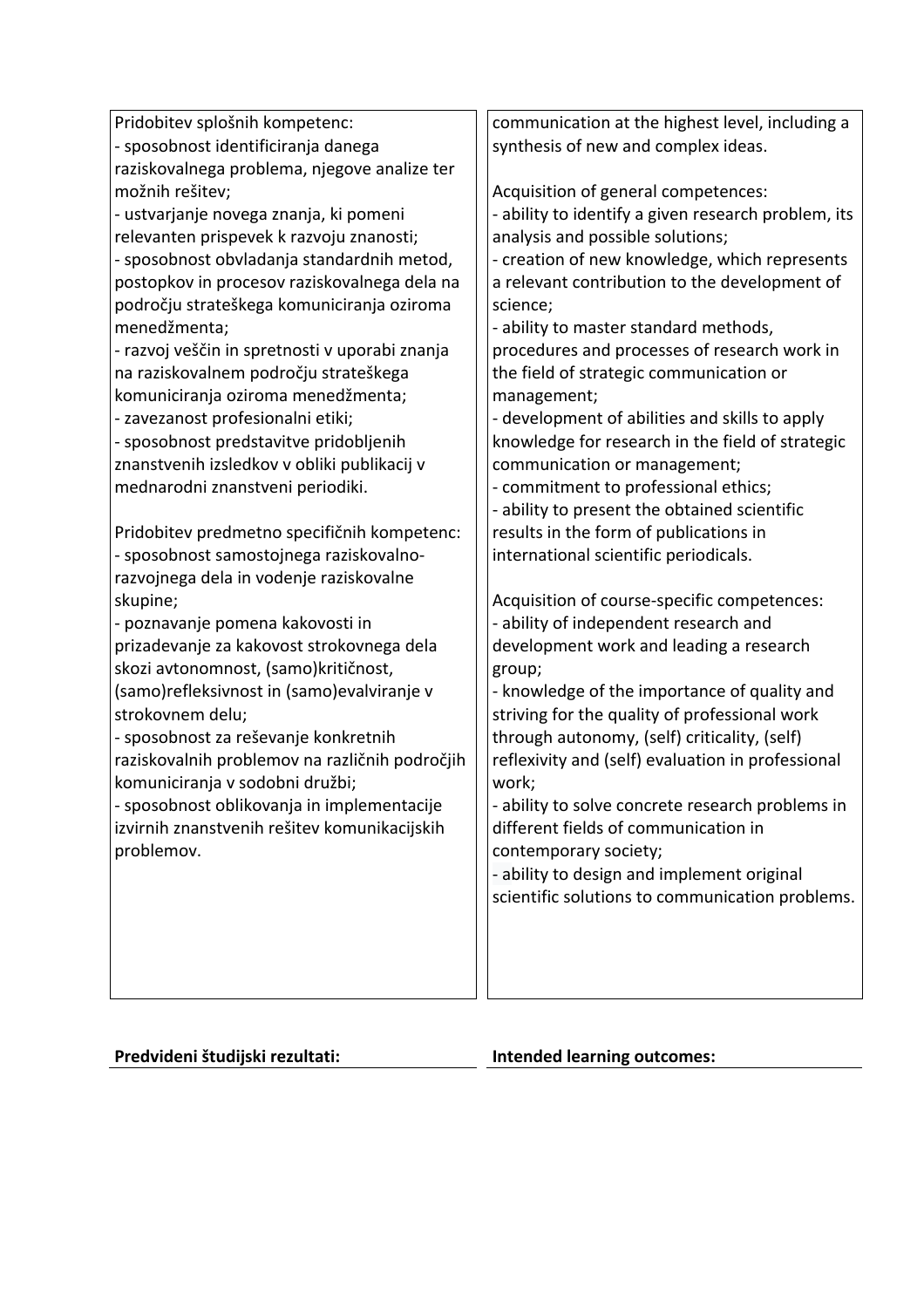Znanje in razumevanje:

Študent/študentka:

- pripravi osnutek doktorske disertacije;
- zagovarja svoj osnutek doktorske disertacije pred komisijo ocenjevalcev ter študentskimi kolegicami in kolegi;
- kritično presoja osnutke doktorskih disertacij svojih študentskih kolegic in kolegov;
- upošteva relevantne pripombe in sugestije s seminarja pri izdelavi končnega besedila doktorske disertacije.

Knowledge and understanding:

## The student:

- Prepares a draft of the doctoral dissertation;
- Defends his/her draft doctoral dissertation in front of the review commission and his/her student colleagues;
- Critically evaluates the drafts of doctoral dissertations of his / her student colleagues;
- Takes into account relevant comments and suggestions from the seminar when drafting the final text of the doctoral dissertation.

| Metode poučevanja in učenja:                                                                                                                                                                                                                                              | Learning and teaching methods:                                                                                                                                                                                                                                                                                       |
|---------------------------------------------------------------------------------------------------------------------------------------------------------------------------------------------------------------------------------------------------------------------------|----------------------------------------------------------------------------------------------------------------------------------------------------------------------------------------------------------------------------------------------------------------------------------------------------------------------|
| seminarsko delo (refleksija izkušenj,<br>projektno delo, timsko delo, metode<br>kritičnega mišljenja, diskusija, sporočanje<br>povratne informacije, dodatna razlaga);<br>uporaba spletne učilnice oziroma drugih<br>sodobnih IKT orodij;<br>individualno delo študentov. | seminar work (reflecting experience,<br>project work, team work, methods of<br>critical thinking, discussions, reporting<br>feedback information, additional<br>explanations);<br>use of online classroom or other<br>$\qquad \qquad \blacksquare$<br>contemporary ICT tools;<br>individual students' research work. |
|                                                                                                                                                                                                                                                                           |                                                                                                                                                                                                                                                                                                                      |

| Delež (v %) / |  |
|---------------|--|
|---------------|--|

| Načini ocenjevanja:                                    | Weight (in %) | Assessment:                              |
|--------------------------------------------------------|---------------|------------------------------------------|
| Način (pisni izpit, ustno izpraševanje,                |               | Type (examination, oral, coursework,     |
| naloge, projekt):                                      |               | project):                                |
|                                                        |               |                                          |
| Oceni se z opravil / ni opravil.                       | 100%          | It is graded: passed / not passed.       |
|                                                        |               |                                          |
| Predmet se šteje kot opravljen, ko so                  |               | The course is considered as passed when  |
| izpolnjeni vsi naslednji pogoji:                       |               | all of the following conditions are met: |
| Študent(ka) ustrezno predstavi<br>$-$                  |               | Appropriate presentation of              |
| svoje delo na disertaciji                              |               | student's work on her-his                |
| Študent(ka) pripravi in predstavi<br>$\qquad \qquad -$ |               | dissertation                             |
| dve ustrezni kolegialni recenziji                      |               | Preparation and presentation of          |
| disertacij ali osnutkov disertacij                     |               | two appropriate peer reviews by          |
| svojih kolegov                                         |               |                                          |